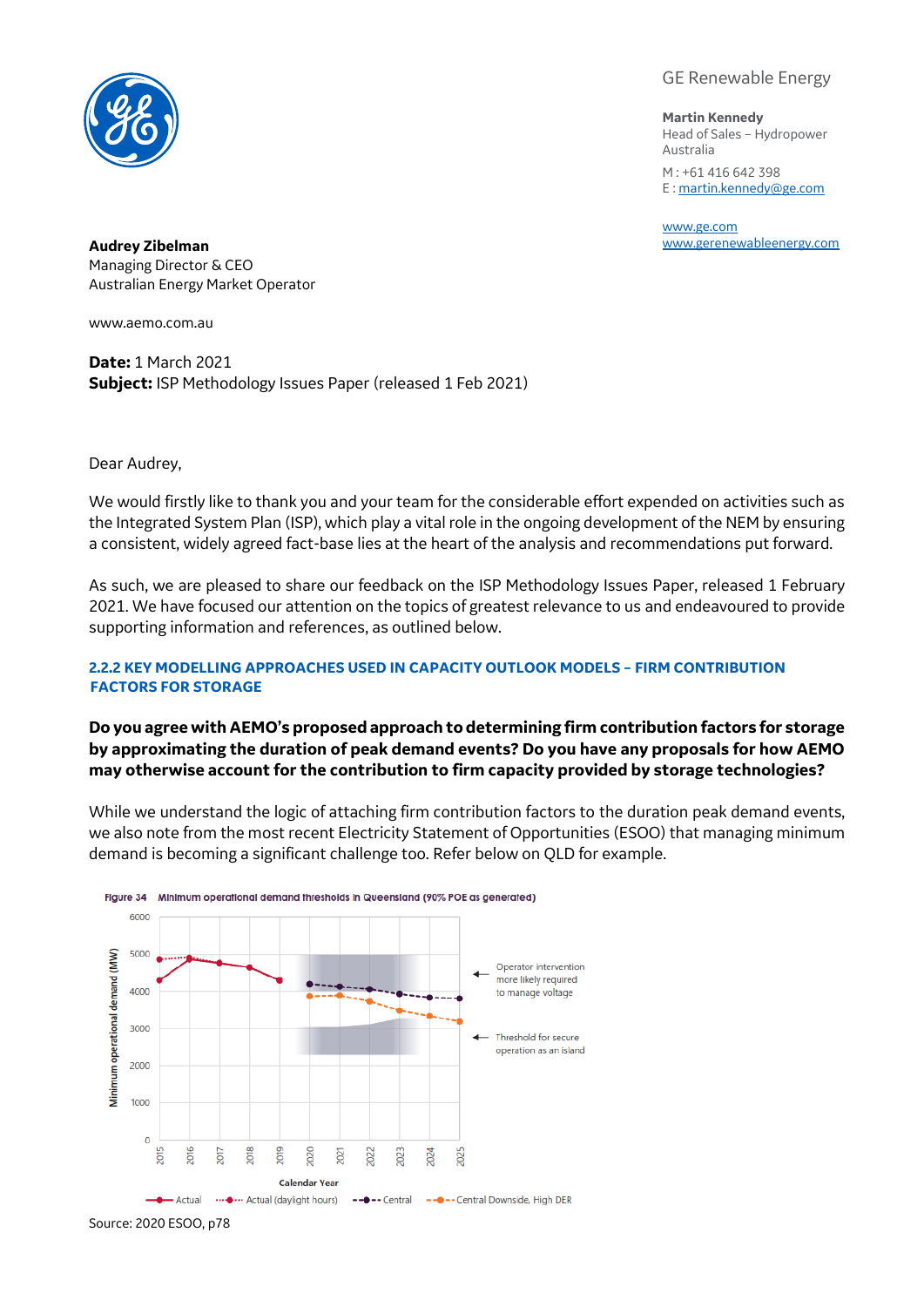

Given that storage technologies can help raise minimum demand by providing predictable (or firm) load, we believe minimum load duration (as well as peak load duration) should be used when looking at firm contribution factors for storage.

GE's in-house analysis suggests the low-load periods are likely to be deeper and longer than the peak load periods, so basing the analysis on them would ensure we had sufficient storage to maintain stable operation, whereas sizing the storage need based on peak load duration could lead to the system being 'caught short' during the low load periods. Refer below our analysis of the NSW market, looking at the average daily shape of dispatchable load (operational load minus intermittent REN generation) in 2019 vs 2030.



Source: Aurecon 2019 Cost & Technical Parameters Review; AEMO Market Generation & Load Data; AEMO 2020 ISP; AEMO Dispatch Data; GE Analysis

Notes: \* Defined as the period during the daylight hours for which net dispatchable load is below the overnight minimum; \*\* Load includes Tumut 3 and Shoalhaven pumping load, but not their generation output

## **AEMO welcomes consultation on what matters should be considered in determining the location of storage and traditional thermal generators in the power system.**

We support the approach of considering the benefits at a subregional level of storage. This would allow the wind and solar resources in that sub-region to be smoothed by the storage, enabling a smaller, more costeffective, and better utilised transmission network. Refer below a simplified illustration of this effect in action for a hypothetical REZ in QLD.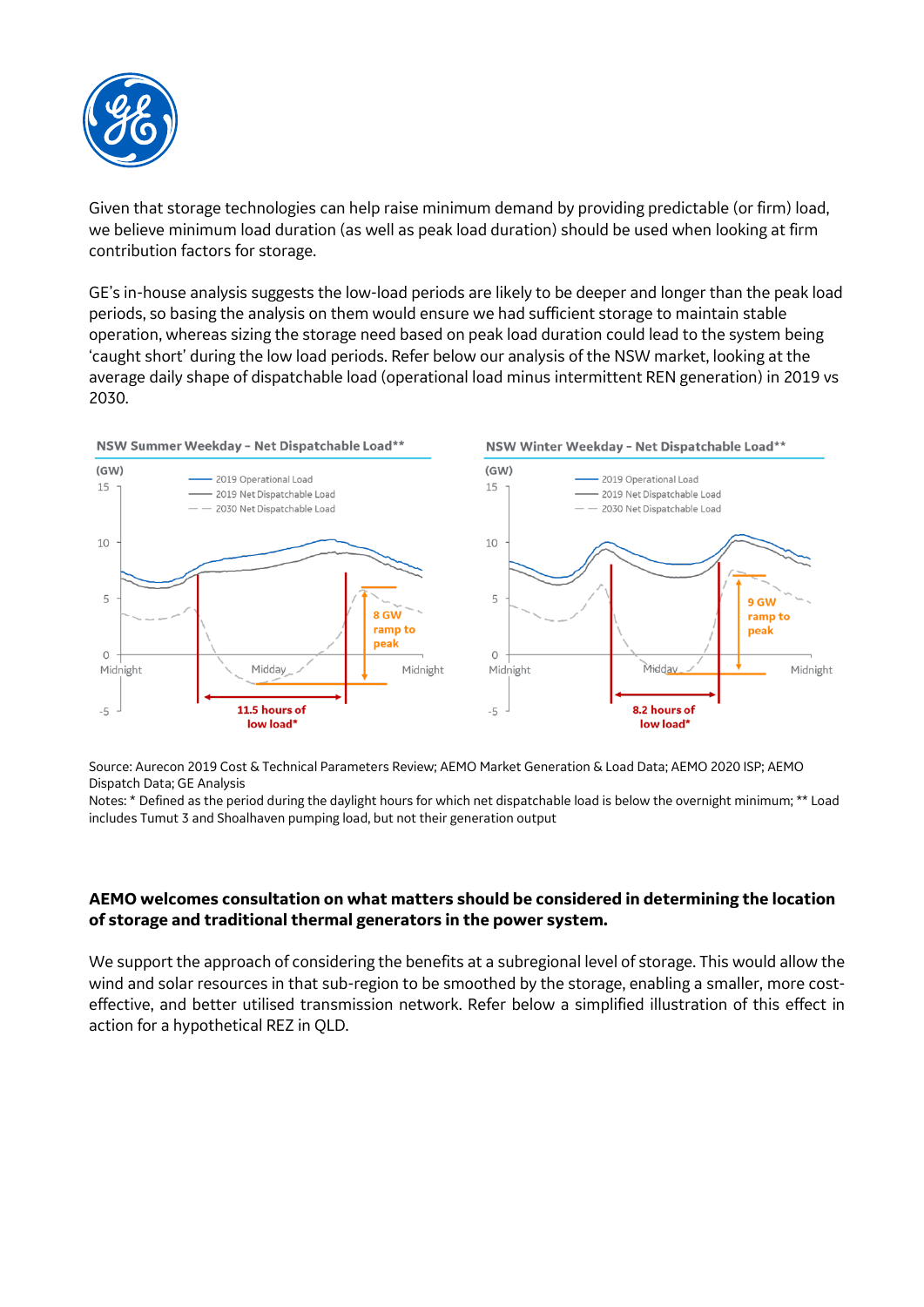



#### Source: AEMO dispatch data; Aurecon capacity factors; GE Hydro Analysis

Notes: \* Based on Aurecon capacity factors & AEMO data on solar and wind output by dispatch period for CY19; Data for an average winter day

In addition to the ability of storage to optimise/reduce transmission line costs, the consideration of synchronous storage technologies (such as pumped hydro) alongside wind and solar development would also allow that subregion (or REZ) to benefit from the system strength and inertia that fixed speed pumped hydro inherently provides. This would help reduce the required investment in system strength remediation and enable a more cost-effective overall solution.

## **Is the penalty factor approach with soft land use limits appropriate?**

Previous approaches to determining resource limits tended to presume that the presence of wind or solar generators on land precluded it being used for anything else. In fact, we increasingly see projects collocating renewables with farming, for instance grazing sheep or cattle below solar panels or around wind turbine towers. As such, we support the more nuanced approach to determining resource limits as it seems to better reflect reality.

# **How might the 2022 ISP, or subsequent ISPs, consider smoothing the delivery of multiple simultaneous large ISP infrastructure projects – especially considering the relationship with infrastructure projects outside the energy sector?**

While pushing projects far into the future may look logical from within the confines of an NPV model, or to preserve the flexibility to adapt course, we need to be mindful such thinking doesn't leave us reliant on too many things happening concurrently.

Spreading the load over a longer timeframe (i.e. getting started sooner) will alleviate potential capacity constraints and allow us to benefit from learning curve effects, both of which should enable a smoother transition, at lower cost to consumers.